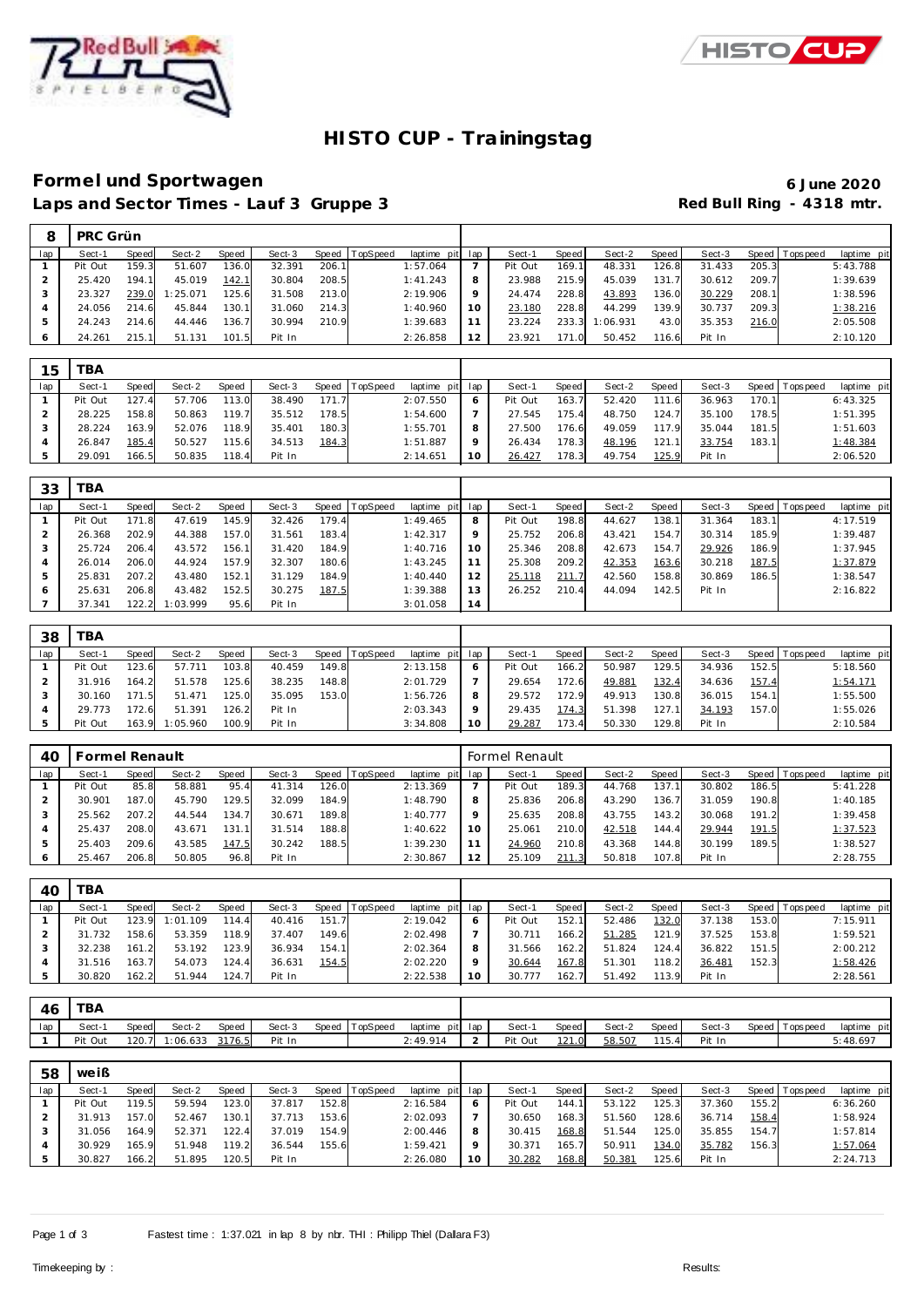



# **HISTO CUP - Trainingstag**

### **Forme l und Sportwagen 6 June 2020** Laps and Sector Times - Lauf 3 Gruppe 3 **Red Bull Ring - 4318 mtr.**

| EIS I |         |       | Stefan Eisinger-Sewald |       |        |       |                |             |         | PRC Opel |       |        |       |        |       |                   |             |
|-------|---------|-------|------------------------|-------|--------|-------|----------------|-------------|---------|----------|-------|--------|-------|--------|-------|-------------------|-------------|
| lap   | Sect-1  | Speed | Sect-2                 | Speed | Sect-3 |       | Speed TopSpeed | laptime pit | lap     | Sect-1   | Speed | Sect-2 | Speed | Sect-3 |       | Speed   Tops peed | laptime pit |
|       | Pit Out | 124.2 | 50.690                 | 128.3 | 34.133 | 178.8 |                | 1:57.431    |         | Pit Out  | 192.7 | 46.048 | 131.5 | 32.825 | 183.4 |                   | 6:04.187    |
|       | 26.962  | 200.2 | 47.498                 | 133.7 | 32.700 | 78.8  |                | 1:47.160    | 8       | 25.762   | 208.C | 46.336 | 140.3 | 33.066 | 179.4 |                   | 1:45.164    |
|       | 26.340  | 196.2 | 47.588                 | 141.0 | 32.721 | 180.9 |                | 1:46.649    | $\circ$ | 25.800   | 208.4 | 45.377 | 150.4 | 31.199 | 182.1 |                   | 1:42.376    |
|       | 26.114  | 204.4 | 45.582                 | 148.4 | 32.208 | 176.2 |                | 1:43.904    | 10      | 25.513   | 208.4 | 44.798 | 154.3 | 31.378 | 179.7 |                   | 1:41.689    |
|       | 26.392  | 204.8 | 48.487                 | 144.0 | 32.138 | 176.8 |                | 1:47.017    |         | 25.901   | 209.2 | 44.648 | 149.6 | 31.277 | 180.0 |                   | 1:41.826    |
|       | 26.441  | 204.4 | 54.311                 | 103.6 | Pit In |       |                | 2:28.354    | 12      | 25.724   | 207.6 | 51.131 | 113.7 | Pit In |       |                   | 2:15.577    |

| <b>FRN</b> | Norbert Fritz |       |        |       |        |       |                 |             |         | Ford Reynard SF87 |       |          |        |        |       |                |             |
|------------|---------------|-------|--------|-------|--------|-------|-----------------|-------------|---------|-------------------|-------|----------|--------|--------|-------|----------------|-------------|
| lap        | Sect-1        | Speed | Sect-2 | Speed | Sect-3 | Speed | <b>TopSpeed</b> | laptime pit | lap     | Sect-1            | Speed | Sect-2   | Speed  | Sect-3 |       | Speed Topspeed | laptime pit |
|            | Pit Out       | 120.4 | 52.229 | 123.6 | 34.573 | 179.4 |                 | 2:02.411    |         | Pit Out           | 187.3 | 48.648   | 123.9  | 35.764 | 175.0 |                | 6:02.358    |
|            | 26.943        | 195.9 | 47.241 | 129.2 | 32.368 | 179.4 |                 | 1:46.552    | 8       | 28.035            | 166.5 | 48.016   | 139.9  | 34.119 | 178.8 |                | 1:50.170    |
|            | 26.608        | 181.6 | 48.986 | 135.7 | 31.918 | 177.0 |                 | 1:47.512    | $\circ$ | 26.893            | 201.7 | 46.696   | 126.5  | 33.075 | 179.1 |                | 1:46.664    |
|            | 27.586        | 200.2 | 50.122 | 127.4 | 32.701 | 179.4 |                 | 1:50.409    | 10      | 26.593            | 199.9 | 47.339   | 131.7  | 32.615 | 177.9 |                | 1:46.547    |
|            | 26.611        | 197.3 | 46.612 | 140.6 | 32.086 | 180.9 |                 | 1:45.309    |         | 28.288            | 182.9 | 47.730   | 130.4  | 33.075 | 171.4 |                | 1:49.093    |
|            | 26.393        | 199.5 | 50.636 | 109.3 | Pit In |       |                 | 2:27.083    | 12      | 33.289            | 138.4 | 1:03.555 | 3000.0 | Pit In |       |                | 2:38.274    |

| <b>JOE</b> | Stephan Joebstl |              |        |              |        |       |          |                 | Cooper-Maserati T51 |         |        |       |        |       |                   |             |
|------------|-----------------|--------------|--------|--------------|--------|-------|----------|-----------------|---------------------|---------|--------|-------|--------|-------|-------------------|-------------|
| lap        | Sect-1          | <b>Speed</b> | Sect-2 | <b>Speed</b> | Sect-3 | Speed | TopSpeed | laptime pit lap | Sect-1              | Speed I | Sect-2 | Speed | Sect-3 |       | Speed   Tops peed | laptime pit |
|            | Pit Out         | 130.8        | 56.470 | 107.1        | 38.909 | 165.6 |          | 2:07.822        | Pit Out             | 128.6   | 58.904 | 114.9 | 42.027 | 165.9 |                   | 10:52.479   |
|            | 29.308          | 162.2        | 51.508 | 118.4        | 38.044 | 161.4 |          | 1:58.860        | 30.381              | 145.3   | 54.104 | 114.6 | Pit In |       |                   | 2:12.220    |
|            | 29.213          | 148.9        | 54.788 | 108.9        | Pit In |       |          | 2:16.965        |                     |         |        |       |        |       |                   |             |

| KO.<br>$\lambda$ | Johann Kowar |       |        |       |        |       |                  |             |     | RALT RT1 |       |          |       |        |       |                |             |
|------------------|--------------|-------|--------|-------|--------|-------|------------------|-------------|-----|----------|-------|----------|-------|--------|-------|----------------|-------------|
| lap              | Sect-1       | Speed | Sect-2 | Speed | Sect-3 |       | Speed   TopSpeed | laptime pit | lap | Sect-1   | Speed | Sect-2   | Speed | Sect-3 |       | Speed Topspeed | laptime pit |
|                  | Pit Out      | 119.1 | 57.259 |       | 40.574 | 161.0 |                  | 2:13.711    |     | 28.640   | 188.0 | 49.715   | 127.7 | 35.251 | 171.2 |                | 1:53.606    |
|                  | 31.987       | 182.9 | 50.657 |       | 37.722 | 170.6 |                  | 2:00.366    | 8   | 28.122   | 192.0 | 48.492   | 124.1 | 35.354 | 166.9 |                | 1:51.968    |
|                  | 29.761       | 158.8 | 50.919 | 116.6 | 35.622 | 170.1 |                  | 1:56.302    | Q   | 28.275   | 185.7 | 50.020   | 123.3 | 36.610 | 167.7 |                | 1:54.905    |
|                  | 28.354       | 188.3 | 49.296 | 118.7 | 35.863 | 169.8 |                  | 1:53.513    | 10  | 28.625   | 190.7 | 50.441   |       | 38.015 | 121.6 |                | 1:57.081    |
| 5                | 28.930       | 183.5 | 49.935 | 129.2 | Pit In |       |                  | 2:14.392    | 11  | 33.894   | 128.0 | 1:03.180 |       | Pit In |       |                | 2:40.548    |
| 6                | Pit Out      | 164.2 | 51.164 | 120.8 | 35.912 | 169.8 |                  | 6:45.195    | 12  |          |       |          |       |        |       |                |             |

|     | LED Günter Ledl |       |          |       |        |       |                |             |                 |         | Dallara Abarth F396 |        |       |        |       |                |             |  |  |  |
|-----|-----------------|-------|----------|-------|--------|-------|----------------|-------------|-----------------|---------|---------------------|--------|-------|--------|-------|----------------|-------------|--|--|--|
| lap | Sect-1          | Speed | Sect-2   | Speed | Sect-3 |       | Speed TopSpeed | laptime pit | lap             | Sect-1  | Speed               | Sect-2 | Speed | Sect-3 |       | Speed Topspeed | laptime pit |  |  |  |
|     | Pit Out         | 157.4 | 50.959   | 132.0 | 35.426 | 176.5 |                | 1:56.231    | O               | Pit Out | 164.9               | 50.776 | 128.9 | 35.078 | 79.4  |                | 5:00.377    |  |  |  |
|     | 27.779          | 171.8 | 49.727   | 128.3 | 34.581 | 186.9 |                | 1:52.087    |                 | 27.148  | 185.1               | 47.821 | 140.6 | 36.008 | 186.5 |                | 1:50.977    |  |  |  |
| 3   | 27.436          | 193.8 | 48.125   | 136.7 | 34.632 | 179.4 |                | 1:50.193    | 8               | 26.700  | 185.4               | 46.919 | 139.5 | 33.533 | 186.2 |                | 1:47.152    |  |  |  |
|     | 27.452          | 183.8 | 47.874   | 130.1 | 34.669 | 180.3 |                | 1:49.995    | $\mathsf Q$     | 26.957  | 191.7               | 46.996 | 137.  | 33.737 | 188.5 |                | 1:47.690    |  |  |  |
|     | 38.580          | 95.8  | 1:09.815 | 92.9  | Pit In |       |                | 2:52.324    | 10 <sup>°</sup> | 27.518  | 192.7               | 48.666 | 131.  | 34.060 | 168.8 |                | 1:50.244    |  |  |  |

| <b>PRC</b> | Rot/Weiß |       |        |              |        |       |          |                 |         |        |       |        |                       |        |       |                |             |
|------------|----------|-------|--------|--------------|--------|-------|----------|-----------------|---------|--------|-------|--------|-----------------------|--------|-------|----------------|-------------|
| lap        | Sect-1   | Speed | Sect-2 | <b>Speed</b> | Sect-3 | Speed | TopSpeed | laptime pit lap |         | Sect-1 | Speed | Sect-2 | Speed                 | Sect-3 |       | Speed Topspeed | laptime pit |
|            | Pit Out  | 129.1 | 53.362 | 132.7        | 32.538 | 185.2 |          | 2:01.083        |         | 25.186 | 201.4 | 45.001 | 146.3                 | 30.542 | 190.5 |                | 1:40.729    |
|            | 26.299   | 188.0 | 46.603 | 143.2        | 31.532 | 187.5 |          | 1:44.434        |         | 25.309 | 209.2 | 43.160 | 144.8                 | 30.687 | 189.8 |                | 1:39.156    |
|            | 25.652   | 171.5 | 49.893 | 140.3        | Pit In |       |          | 1:56.526        | $\circ$ | 25.289 | 197.3 | 44.608 | 145.6                 | 30.764 | 189.1 |                | 1:40.661    |
|            | Pit Out  | 190.3 | 48.805 | 139.2        | 31.957 | 186.5 |          | 3:03.315        | 10      | 25.168 | 184.4 | 45.518 | 141<br>$\overline{A}$ | 34.266 | 186.5 |                | 1:44.952    |
|            | 25.809   | 206.0 | 44.634 | 146.3        | Pit In |       |          | 2:00.786        |         | 25.393 | 195.2 | 48.972 | 101.7                 | Pit In |       |                | 2:21.274    |
|            | Pit Out  | 189.0 | 45.202 | 142.9        | 30.597 | 188.2 |          | 6:27.631        | 12      |        |       |        |                       |        |       |                |             |

| <b>STR</b> | Ingo Strolz |       |        | Cooper T51   |        |       |                |                 |    |         |       |        |       |        |       |                 |             |
|------------|-------------|-------|--------|--------------|--------|-------|----------------|-----------------|----|---------|-------|--------|-------|--------|-------|-----------------|-------------|
| lap        | Sect-1      | Speed | Sect-2 | <b>Speed</b> | Sect-3 |       | Speed TopSpeed | laptime pit lap |    | Sect-1  | Speed | Sect-2 | Speed | Sect-3 |       | Speed Tops peed | laptime pit |
|            | Pit Out     | 130.7 | 56.947 | 112.3        | 38.670 | 177.6 |                | 2:07.948        | O  | Pit Out | 162.2 | 52.076 | 112.7 | 37.685 | 177.3 |                 | 6:25.873    |
|            | 28.161      | 167.8 | 51.669 | 122.7        | 36.825 | 182.7 |                | 1:56.655        |    | 27.899  | 182.9 | 50.403 | 123.6 | 38.092 | 175.3 |                 | 1:56.394    |
|            | 27.832      | 183.5 | 53.161 | 89.6         | 38.819 | 182.7 |                | 1:59.812        | 8  | 27.853  | 176.9 | 51.701 | 116.6 | 37.125 | 177.0 |                 | 1:56.679    |
|            | 27.940      | 185.4 | 51.622 | 123.9        | 36.721 | 182.1 |                | 1:56.283        |    | 28.166  | 177.4 | 51.195 | 106.3 | 37.407 | 173.9 |                 | 1:56.768    |
|            | 28.021      | 177.7 | 56.038 | 79.1         | Pit In |       |                | 2:21.605        | 10 | 28.379  | 175.7 | 51.861 | 119.5 | Pit In |       |                 | 2:10.585    |

| <b>THI</b> | <b>Philipp Thiel</b> |              |        |       |        |       |          |                 |   | Dallara F3 |       |        |       |        |       |                 |             |  |  |
|------------|----------------------|--------------|--------|-------|--------|-------|----------|-----------------|---|------------|-------|--------|-------|--------|-------|-----------------|-------------|--|--|
| lap        | Sect-1               | <b>Speed</b> | Sect-2 | Speed | Sect-3 | Speed | TopSpeed | laptime pit lap |   | Sect-1     | Speed | Sect-2 | Speed | Sect-3 |       | Speed Tops peed | laptime pit |  |  |
|            | Pit Out              | 119.9        | 50.675 | 128.0 | 33.881 | 186.2 |          | 2:03.480        | 5 | 25.133     | 205.6 | 42.979 | 151.7 | 28.970 | 192.2 |                 | 1:37.082    |  |  |
|            | 25.707               | 195.2        | 45.563 | 141.7 | 30.739 | 188.8 |          | 1:42.009        |   | 24.807     | 207.2 | 54.993 | 91.2  | Pit In |       |                 | 2:28.632    |  |  |
|            | 25.771               | 164.4        | 45.002 | 146.7 | 30.039 | 187.5 |          | 1:40.812        |   | Pit Out    | 186.0 | 44.577 | 152.5 | 29.646 | 188.2 |                 | 5:30.533    |  |  |
|            | 25.396               | 203.7        | 43.556 | 144.4 | 29.869 | 189.8 |          | 1:38.821        |   | 25.165     | 203.3 | 42.693 | 157.9 | 29.163 | 189.1 |                 | 1:37.021    |  |  |